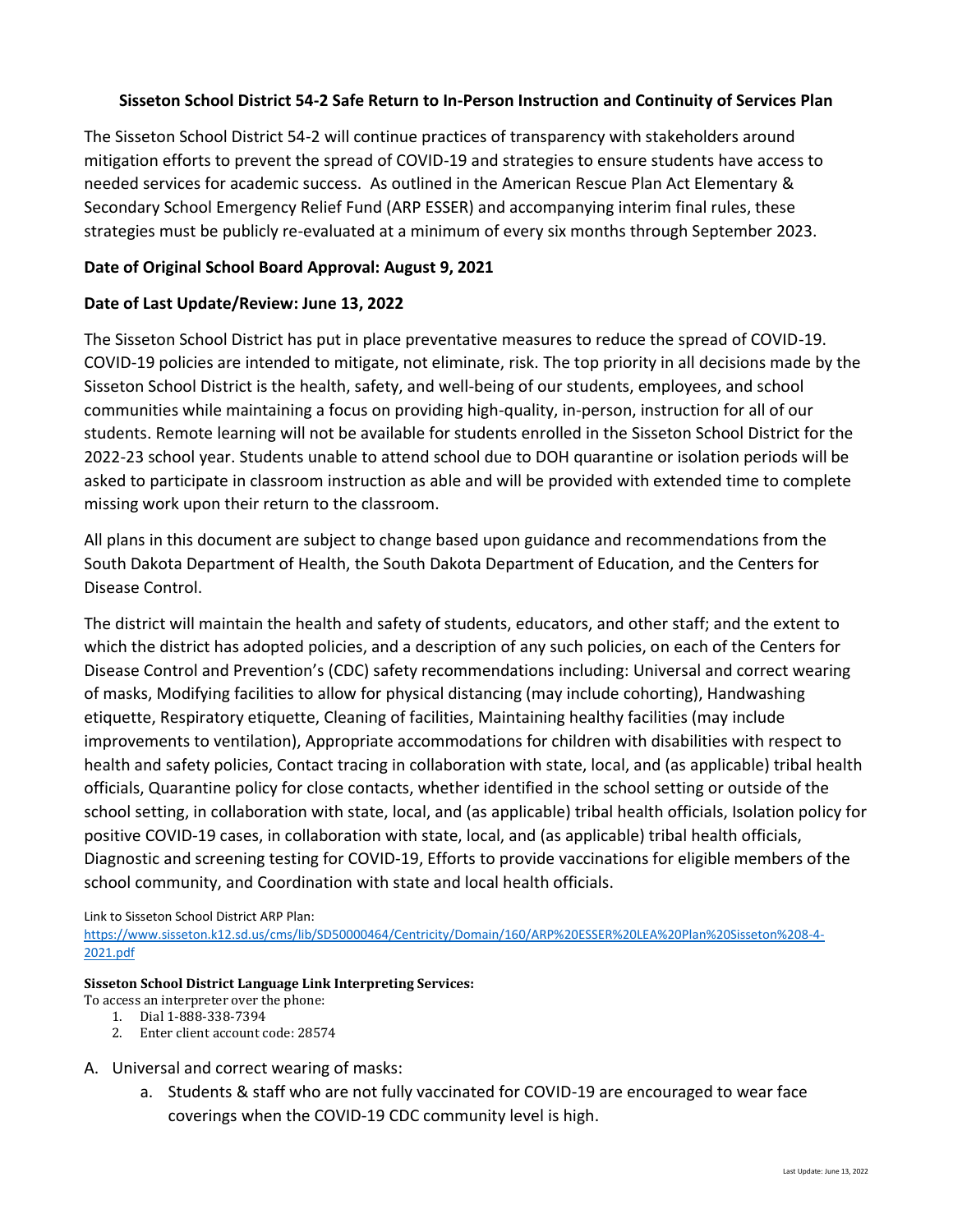- b. Mask use will not be required in outdoor settings.
- c. If there is a substantial increase in COVID-19 infections within the school or community, mask requirements may be put into place through official action from the Sisseton School Board.
- B. Modifying facilities to allow for physical distancing (may include cohorting)
	- a. The goal of social distancing is to limit physical contact as a means to limit virus spread within the community setting. Classrooms may be arranged to allow for maximum social distancing. A 3' space between all students might not be able to be maintained in all locations.
- C. Handwashing / Respiratory etiquette
	- a. Hand sanitizer will be available in classrooms, near entrances, in common areas, and in school vehicles.
	- b. Increased opportunities for handwashing will be provided throughout the school day.
- D. Respiratory etiquette
	- a. Students/staff will be expected to cough or sneeze into a tissue or elbow while covering the mouth and nose with an arm, immediately throwing the tissue into a trash can.
	- b. Washing hands with soap and water or using hand sanitizer if a handwashing station is not readily available will be expected after using a tissue.
- E. Maintaining healthy facilities
	- a. Classrooms, bathrooms, and common areas will be cleaned daily by Sisseton School District custodial staff
	- b. Large gathering areas (gymnasiums and lunchrooms) have ionization systems installed for improved air quality.
- F. Appropriate accommodations for children with disabilities with respect to health and safety policies
	- a. IEP teams will review individual student medical needs for appropriate accommodations related to health and safety practices and policies.
- G. Contact tracing in collaboration with state, local, and (as applicable) tribal health officials
	- a. Universal case investigation and contact tracing are no longer recommended by the CDC for COVID-19. COVID-19 case activity will be reported on the district website.
- H. Quarantine policy for close contacts, whether identified in the school setting or outside of the school setting, in collaboration with state, local, and (as applicable) tribal health officials
	- a. Students and staff members are strongly encouraged to follow quarantine procedures as determined and designated by the South Dakota Department of Health.
- I. Isolation policy for positive COVID-19 cases, in collaboration with state, local, and (as applicable) tribal health officials
	- a. Students and staff members testing positive for COVID-19 will be required to remain home for the duration of the DOH isolation period.
- J. Diagnostic and screening testing for COVID-19
	- a. COVID-19 screening kits may be provided to students and staff for at-home use based on SD DOH test availability.
	- b. Students and staff may utilize other community testing sites to obtain diagnostic COVID-19 results.
- K. Efforts to provide vaccinations for eligible members of the school community
	- a. The Sisseton School District hosted a COVID-19 vaccination clinic in March 2021 for any eligible staff member wishing to receive a COVID-19 vaccination. District staff and local healthcare providers, including the Woodrow Wilson Keeble Memorial Health Care Center – IHS and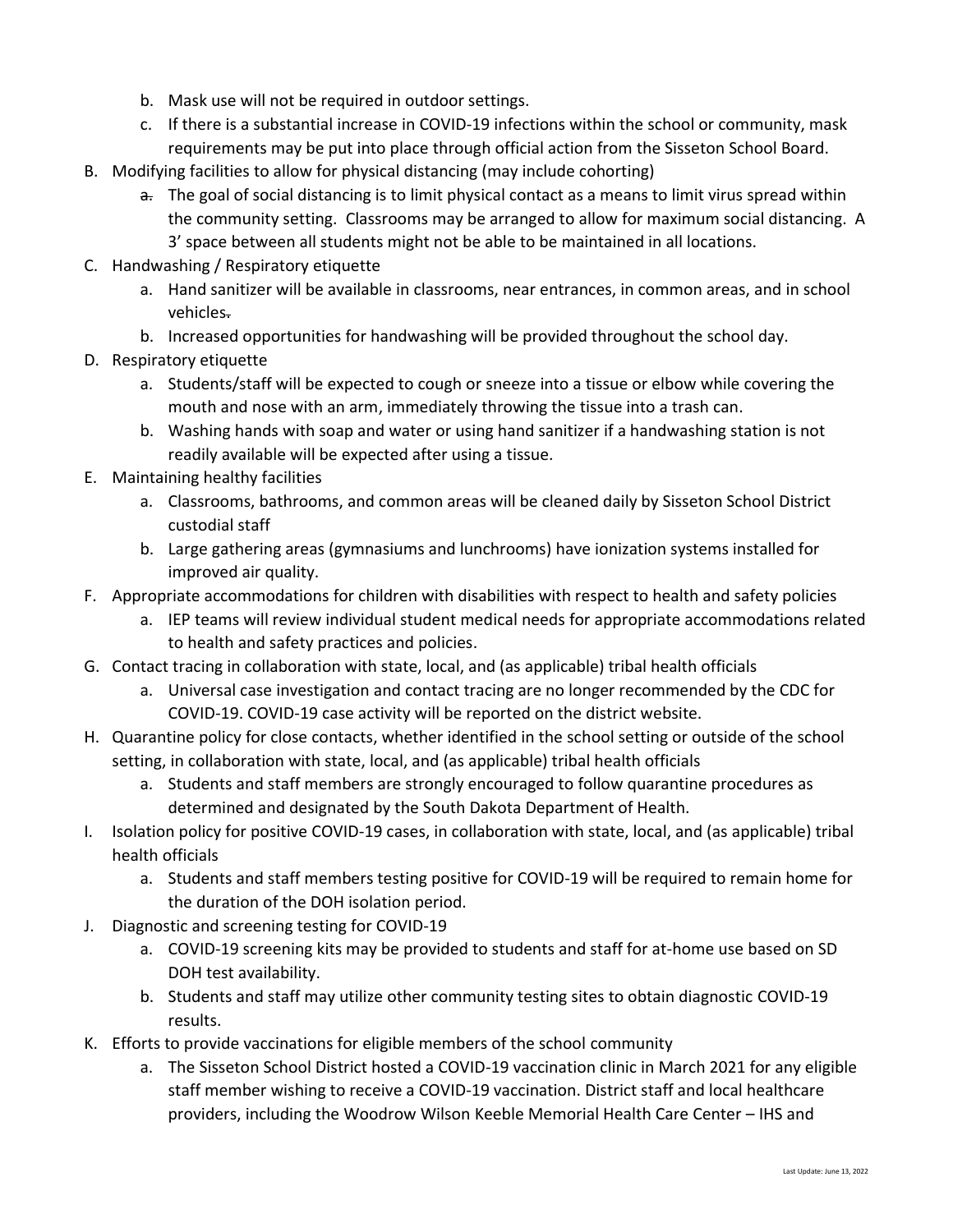Coteau des Prairies Healthcare have provided vaccinations for district staff, students, and community members.

- b. The Sisseton High School facility is a POD facility if a community-wide vaccination location is required.
- L. Coordination with state and local health officials
	- a. The Sisseton School District will continue to work with state and local health officials to implement local, state, or Federal governmental health orders-

### **The district will ensure continuity of educational services for students through the following:**

| Services to address                   | All students will participate in in-person education services.<br>$\bullet$          |
|---------------------------------------|--------------------------------------------------------------------------------------|
| students' academic needs,             | Supplemental instruction and/or tutoring services will be provided to<br>$\bullet$   |
| including learning loss               | students based on individualized student needs.                                      |
|                                       | Extended timeframes for assignment completion will be provided for<br>$\bullet$      |
|                                       | students not able to participate in daily classroom instruction due to               |
|                                       | isolation orders.                                                                    |
|                                       | Credit recovery options will be provided for students needing to regain<br>$\bullet$ |
|                                       | credits to graduate in their cohort.                                                 |
| Students' social, emotional,          | The Sisseton School District will continue to partner with local and<br>$\bullet$    |
| and mental health needs               | regional service providers to provide extended counseling opportunities              |
|                                       | for students.                                                                        |
|                                       | A school counselor will be placed in each attendance center to provide<br>$\bullet$  |
|                                       | additional social, emotional, and mental health support for students.                |
| Staff members' social,                | The Sisseton School District will continue to partner with local and<br>$\bullet$    |
| emotional, and mental<br>health needs | regional service providers to provide extended counseling opportunities              |
|                                       | for staff members.                                                                   |
|                                       | A school counselor will be placed in each attendance center to provide<br>$\bullet$  |
|                                       | additional social, emotional, and mental health support for staff.                   |
| Food services                         | Students may have staggered lunch periods or expanded dining<br>$\bullet$            |
|                                       | locations to increase the distance between students during meal                      |
|                                       | service.                                                                             |
| Student health, if not                | The Sisseton School District will continue to partner with Avera Health<br>$\bullet$ |
| addressed in the above                | to provide telehealth support services to students and will also offer               |
|                                       | student health care with the district-employed Registered Nurse.                     |

### **Health & Safety Protocols**

| Student/Staff      | Students and staff presenting symptoms of any contagious illness are asked to                |
|--------------------|----------------------------------------------------------------------------------------------|
| Health Screening & | stay home. If any COVID-19 symptoms are present, families are encouraged to                  |
| <b>Illness</b>     | contact a medical provider for further guidance.                                             |
|                    | Students and staff members who become ill during the school day will be asked                |
|                    | to wear a facemask until they are able to go home.                                           |
|                    | Take-home COVID-19 tests may be sent home with students and families, if<br>$\bullet$        |
|                    | available.                                                                                   |
|                    | Staff and students must stay home if they have tested positive for COVID-19 and<br>$\bullet$ |
|                    | will remain home until the end of the COVID-19 isolation period.                             |